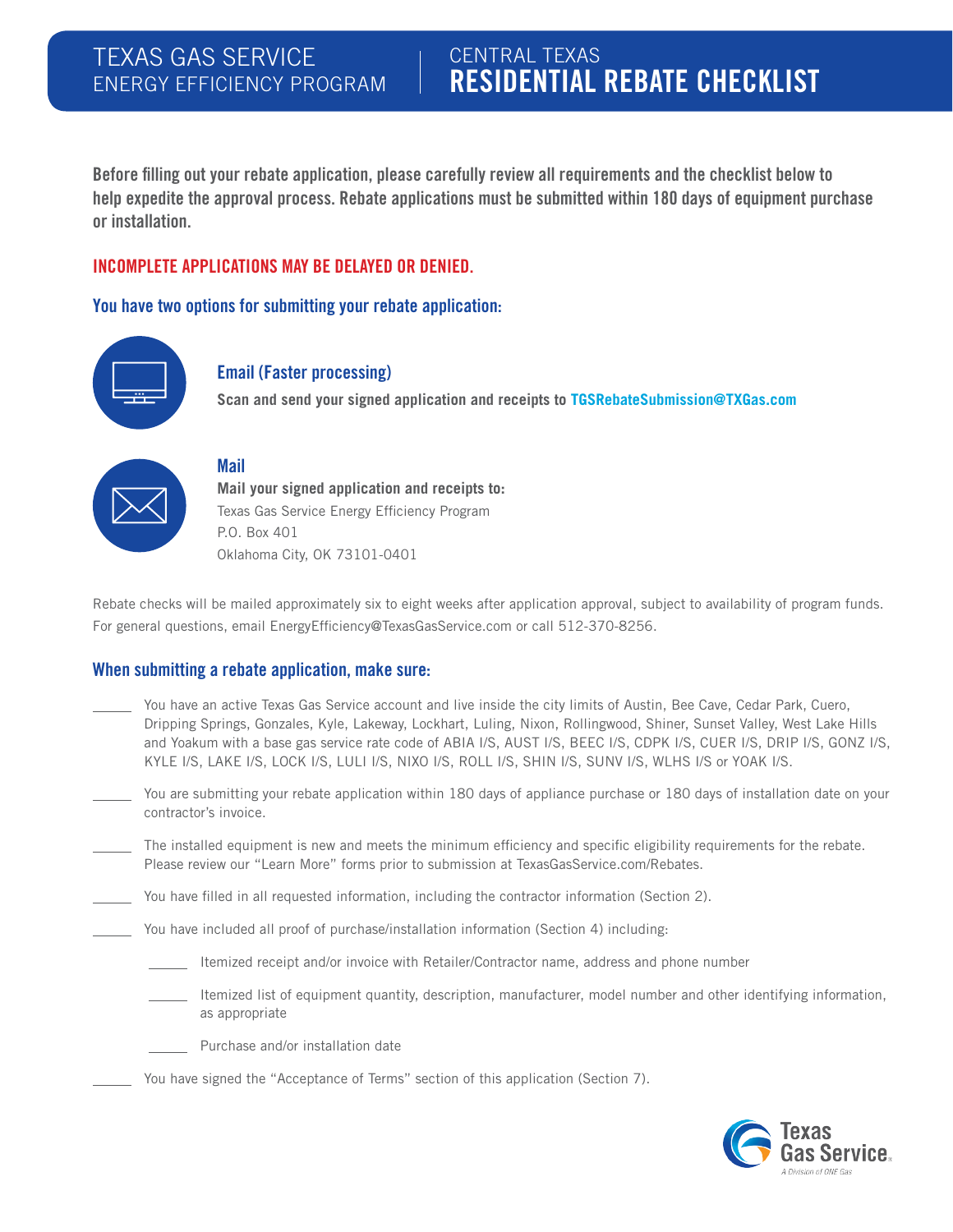#### TEXAS GAS SERVICE ENERGY EFFICIENCY PROGRAM

### CENTRAL TEXAS RESIDENTIAL REBATE APPLICATION

### 1. Account and Customer Information **Residential / Renter Converty Owner**

#### To check your rebate eligibility, check the TOP PART OF YOUR BILL for your Rate Code.

| RATE SCHEDULE(S) AVAILABLEUPON REQUEST                                                                                                                                               |                                                                                                                                          |                                                     | <b>YOUR RATE CODE</b><br>IS FOUND HERE.            |
|--------------------------------------------------------------------------------------------------------------------------------------------------------------------------------------|------------------------------------------------------------------------------------------------------------------------------------------|-----------------------------------------------------|----------------------------------------------------|
| <b>GAS SERVICE INFORMATION - RETAIN FOR YOUR RECORDS</b><br>For service, bill inquiries, or assistance, call<br><b>Customer Service: 1-800-700-2443</b><br>Gas leaks: 1-800-959-5325 |                                                                                                                                          |                                                     | <b>ELIGIBLE RATE CODES</b>                         |
| Payments by Phone: (866) 780-5488<br>www.texasgasservice.com                                                                                                                         |                                                                                                                                          | ABIA I/S<br>AUST I/S                                | LOCK I/S<br>LULI I/S                               |
| <b>Texas Gas Service</b><br>PO BOX 219913<br>Kansas City MO 64121-9913                                                                                                               | Page 1 of 3<br>\$0.00<br><b>Amount Due</b>                                                                                               | <b>BEEC I/S</b><br>CDPK I/S                         | NIXO I/S<br><b>ROLL I/S</b>                        |
|                                                                                                                                                                                      | Credit Balance - Do Not Pav                                                                                                              | CUER I/S                                            | SHIN I/S                                           |
|                                                                                                                                                                                      | <b>Account Number</b><br>91XXXXXXX XXXXXXX XX<br>AUST I/S RES<br>Rate<br><b>NONE</b> Statement Date<br><b>Active Deposit</b><br>04-06-17 | DRIP I/S<br>GONZ I/S<br><b>KYLE I/S</b><br>LAKE I/S | SUNV <sub>I/S</sub><br><b>WLHS I/S</b><br>YOAK I/S |

### 2. Contractor Information

This section is not required for dryer rebates.

| Licensed Contractor Company Name: Latential Contractor Company Name: Latential Contractor Company Name: Latential Contractor Company Name: Latential Contractor Company Name: Latential Contractor Company Name: Latential Con |  |  |  |  |
|--------------------------------------------------------------------------------------------------------------------------------------------------------------------------------------------------------------------------------|--|--|--|--|
|                                                                                                                                                                                                                                |  |  |  |  |
|                                                                                                                                                                                                                                |  |  |  |  |
|                                                                                                                                                                                                                                |  |  |  |  |
|                                                                                                                                                                                                                                |  |  |  |  |
|                                                                                                                                                                                                                                |  |  |  |  |
|                                                                                                                                                                                                                                |  |  |  |  |
| I have included a copy of the dated contractor invoice. Rebate application must be submitted within 180 days of                                                                                                                |  |  |  |  |

equipment installation.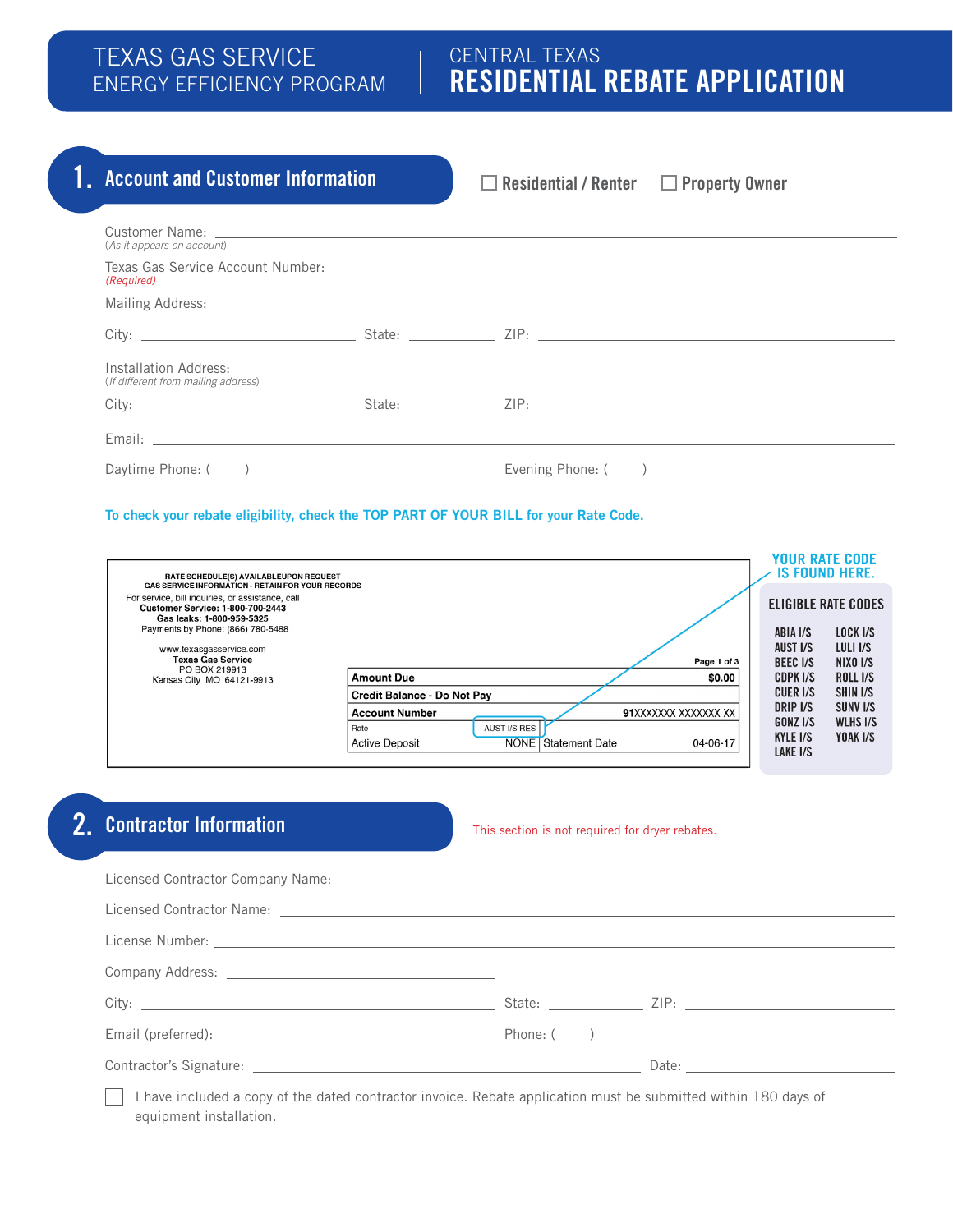## 3. Energy Efficiency Rebates

| <b>New Appliance</b> |  |
|----------------------|--|
|----------------------|--|

|       | <b>DRYER PROGRAM*</b> |                                                                                                          | Manufacturer Name and the contract of the contract of the contract of the contract of the contract of the contract of the contract of the contract of the contract of the contract of the contract of the contract of the cont |                                                            |                                                                                |  |
|-------|-----------------------|----------------------------------------------------------------------------------------------------------|--------------------------------------------------------------------------------------------------------------------------------------------------------------------------------------------------------------------------------|------------------------------------------------------------|--------------------------------------------------------------------------------|--|
| \$225 |                       |                                                                                                          |                                                                                                                                                                                                                                | Model Number <b>Model Number Model Number Model Number</b> |                                                                                |  |
|       |                       | Natural Gas Dryer with<br>Moisture Sensor **                                                             | Purchase Date                                                                                                                                                                                                                  |                                                            | and the control of the control of the control of the control of the control of |  |
|       |                       |                                                                                                          | Replacing an electric appliance?                                                                                                                                                                                               | $\Box$ Yes                                                 | $\Box$ No                                                                      |  |
|       | \$300                 | Installation of New Natural Gas Dryer Stub<br>in Laundry Room ***                                        |                                                                                                                                                                                                                                |                                                            | Install Date                                                                   |  |
|       |                       | **Copy of dated retailer receipt required<br>***Licensed contractor information required (see Section 2) |                                                                                                                                                                                                                                |                                                            |                                                                                |  |

|       | <b>WATER HEATING PROGRAM*</b>                                 |                                                       |
|-------|---------------------------------------------------------------|-------------------------------------------------------|
| \$650 | Tankless or Super High-Efficiency                             |                                                       |
|       | Natural Gas Water Heater<br>(UEF $\geq$ .81 or TE $\geq$ 82%) |                                                       |
|       |                                                               |                                                       |
| \$750 | Solar Water Heater with<br>Natural Gas Backup                 | (May be subject to site verification)                 |
|       |                                                               | Replacing an electric appliance? $\Box$ Yes $\Box$ No |
|       | Licensed contractor information required (see Section 2)      |                                                       |

| <b>HEATING PROGRAM*</b> |                                                          |                                  | Manufacturer Name                                                                                         |
|-------------------------|----------------------------------------------------------|----------------------------------|-----------------------------------------------------------------------------------------------------------|
| \$40                    | Annual Natural Gas Furnace<br>Tune-Up****                |                                  | Model Number <b>Communication</b> and Communication and Communication and Communication and Communication |
|                         |                                                          |                                  | AFUE <b>ALL AND ANNOUNCES</b>                                                                             |
| \$675                   | Natural Gas Furnace<br>(AFUE $\geq$ 92%)                 |                                  | Install Date                                                                                              |
|                         |                                                          |                                  | Number of Units                                                                                           |
|                         |                                                          | Replacing an electric appliance? | $\Box$ Yes $\Box$ No                                                                                      |
|                         | Licensed contractor information required (see Section 2) |                                  |                                                                                                           |

\*\*\*\* 26-Point Furnace Tune-Up Checklist required for \$40 Furnace Tune-Up.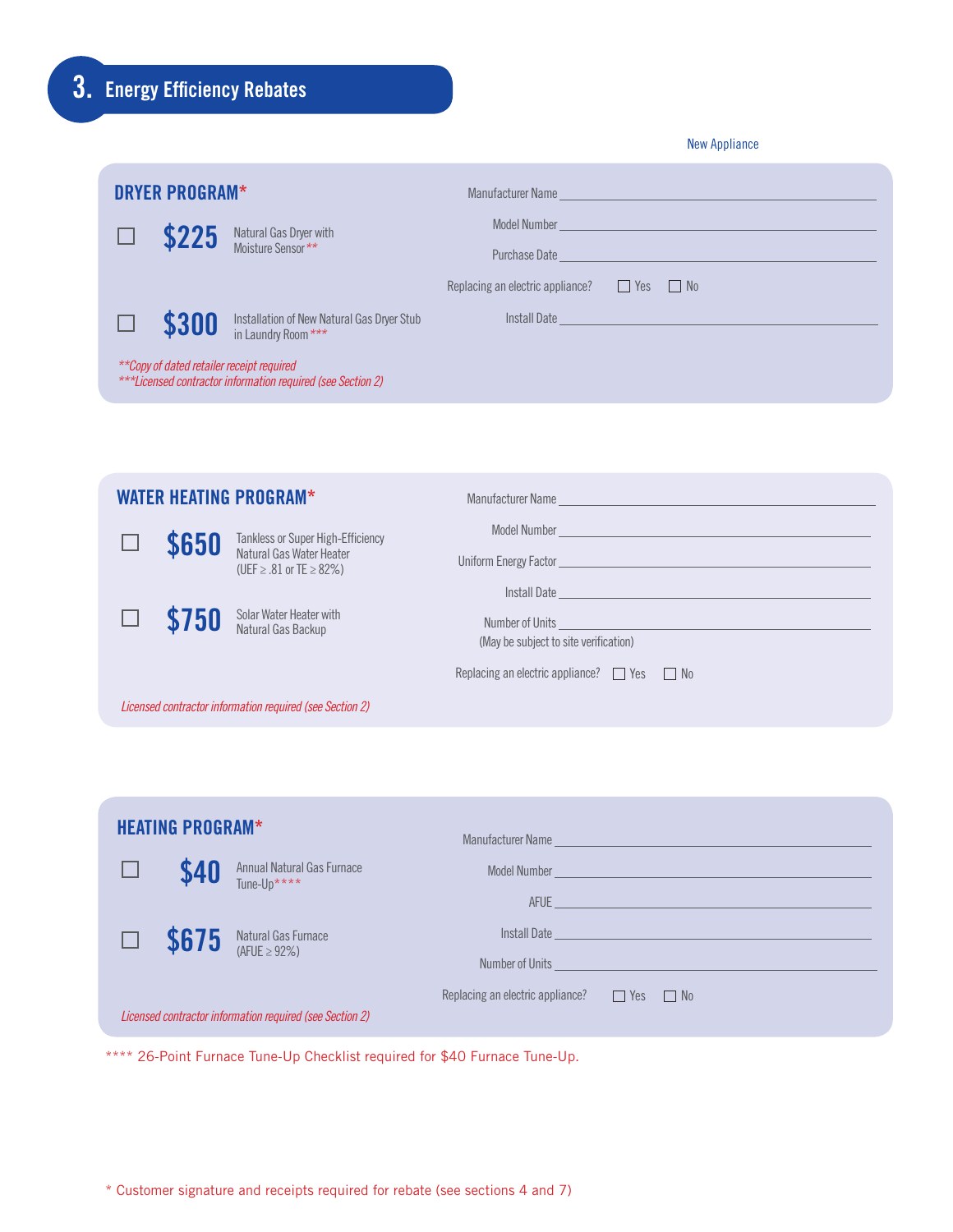### 4. Attach Proof of Purchase REQUIRED

Please include a copy of an itemized receipt and/or invoice with your application. Your retailer or contractor can provide this document for your qualified product. **Any applications missing this will be delayed or denied.**

#### **Proof of purchase/installation must include the following:**

- Retailer/Contractor name, address and phone number
- Itemized listing of quantity, description, manufacturer, model number and other identifying information as appropriate
- Purchase and/or installation date

### 5. Review and Submit Your Application

**Scan and email your signed application and receipts to TGSRebateSubmission@TXGas.com**

OR

**Mail your signed application(s) and receipts to:**  Texas Gas Service Energy Efficiency Program P.O. Box 401 Oklahoma City, OK 73101-0401

Rebate checks are issued within approximately six to eight weeks after receipt of a completed and approved rebate application.

| <b>SURVEY QUESTIONS</b>                                                                                                                                                                                       |
|---------------------------------------------------------------------------------------------------------------------------------------------------------------------------------------------------------------|
| How did you hear about the Energy Efficiency<br>Program? (Check all that apply)                                                                                                                               |
| <b>Bill Insert</b><br>Google Search<br>Print Advertisement<br>Contractor<br>News Article<br>Fmail<br>Radio Advertisement<br>Texas Gas Service Website<br>Texas Gas Service Employee Referral<br>Employee Name |
| Retailer Referral<br>Retailer Name<br>Other                                                                                                                                                                   |
|                                                                                                                                                                                                               |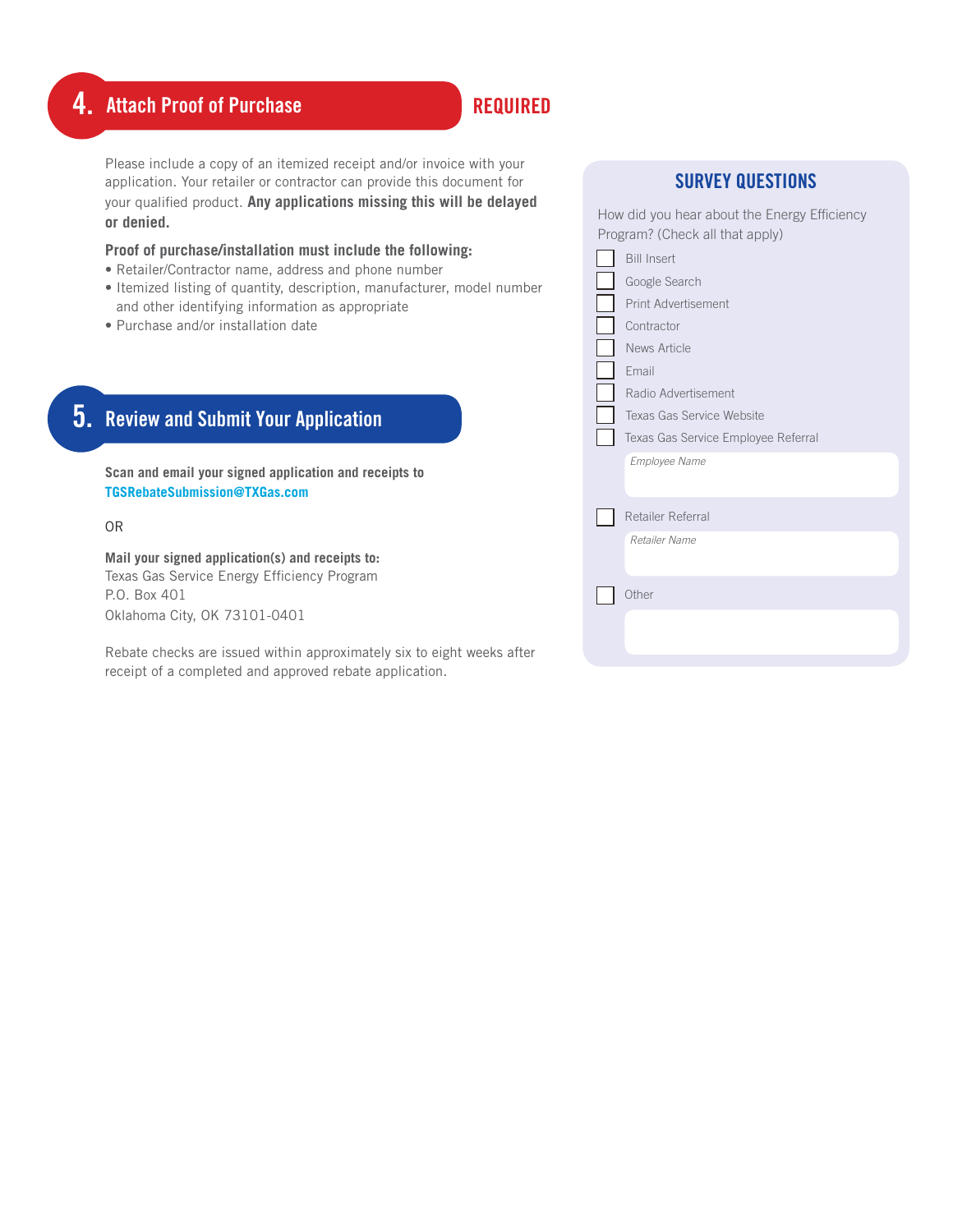As you decide whether to participate in Texas Gas Service's Energy Efficieny Program, please review the following terms and conditions:

1. Texas Gas Service is not responsible for any decision regarding the selection of equipment to qualify for rebates under our Energy Efficieny Program. TEXAS GAS SERVICE DOES NOT MAKE AND HEREBY DISCLAIMS ANY WARRANTY CONCERNING THE MERCHANTABILITY OR FITNESS FOR A PARTICULAR PURPOSE FOR ANY EQUIPMENT CHOICE THE CUSTOMER MAKES. The customer is responsible for the full cost and installation of any equipment.

2. Texas Gas Service is not responsible for any decision about which licensed and qualified contractor the customer selects. Texas Gas Service encourages its customers to carefully research and select a Texas-licensed plumber or heating, ventilation and air-conditioning (HVAC) contractor to install qualifying equipment. Texas Gas Service is not responsible for any damage caused (a) when a contractor enters a customer's premises or during installation, (b) by poor workmanship or (c) by failure to complete projects. Texas Gas Service will not intervene in disputes between a customer and his or her selected contractor. Texas Gas Service also strongly encourages participating customers to be sure any installation conforms to all applicable codes, permit requirements and manufacturer installation recommendations and requirements. Texas Gas Service is not responsible for determining whether a customer's appliances are installed correctly or safely. In the event you believe an appliance is unsafe or you detect the odor associated with natural gas, you agree to immediately call (800) 959-5325.

3. The Department of Energy and others provide information on projected energy savings for different types of appliances and installations. Texas Gas Service makes no warranty concerning the accuracy of this information or whether the devices the customer selects will accomplish the projected energy and cost savings.

4. Texas Gas Service requires each customer to present a completed rebate application and is unable to process incomplete applications. It is the responsibility of the customer to ensure the contractor has completed and signed the application. Applications and additional information are available at TexasGasService. com/Rebates. Texas Gas Service reserves the right to verify all information provided. Texas Gas Service issues rebates in the form of checks, not utility credits. The Company is not responsible if the dealer/installer or retailer fails to provide accurate information about the amount of a rebate or eligibility. Rebate checks will be mailed approximately six to eight weeks after approval, subject to availability of program funds.

5. This program is available to residential customers located **within the city limits** of Austin, Bee Cave, Cedar Park, Cuero, Dripping Springs, Gonzales, Kyle, Lakeway, Lockhart, Luling, Nixon, Rollingwood, Shiner, Sunset Valley, West Lake Hills and Yoakum with a base gas service rate code of ABIA I/S, AUST I/S, BEEC I/S, CDPK I/S, CUER I/S, DRIP I/S, GONZ I/S, KYLE I/S, LAKE I/S, LOCK I/S, LULI I/S, NIXO I/S, ROLL I/S, SHIN I/S, SUNV I/S, WLHS I/S and YOAK I/S. Please review the Texas Gas Service Checklist for Residential Rebate Applications and Learn More Forms for details on rebate application deadlines prior to purchase of appliance or installation. Texas Gas Service encourages each customer to review all program eligibility and requirements.

6. Completed rebate applications will be reviewed and processed on a first-come, first-served basis until program funds are depleted. Rebate qualifications and amounts are subject to change. Rebate funds are limited. Funding guidelines for these programs may be changed or discontinued at any time without notice. Please check program website for updates at TexasGasService.com/Rebates.

7. Texas Gas Service will apply all uncashed rebate funds to the customer's account as a credit after the 60-day check-cashing window closes. For more information, please contact Texas Gas Service's Energy Efficieny Program line at 512-370-8256. Uncashed rebate checks associated with a closed customer account will be escheated to the State of Texas at http://comptroller.texas.gov/up.

8. This Agreement constitutes and represents the complete and entire agreement between the customer and Texas Gas Service with respect to the subject matter contained herein, and supersedes any prior and contemporaneous agreements, arrangements and understandings of the Parties, whether written or oral, which are hereby terminated and of no further force and effect. The terms of this Agreement may not be altered, modified or supplemented except by a writing signed by each of the Parties.

#### **Acceptance of Terms**

REQUIRED

I hereby certify that all information is accurate, including claims of customer and equipment information. My signature below indicates I have read, understand and agree to all terms and conditions on this application and acknowledge that Texas Gas Service may verify all the information provided.

**APPLICANT SIGNATURE REQUIRED: DATE:** 

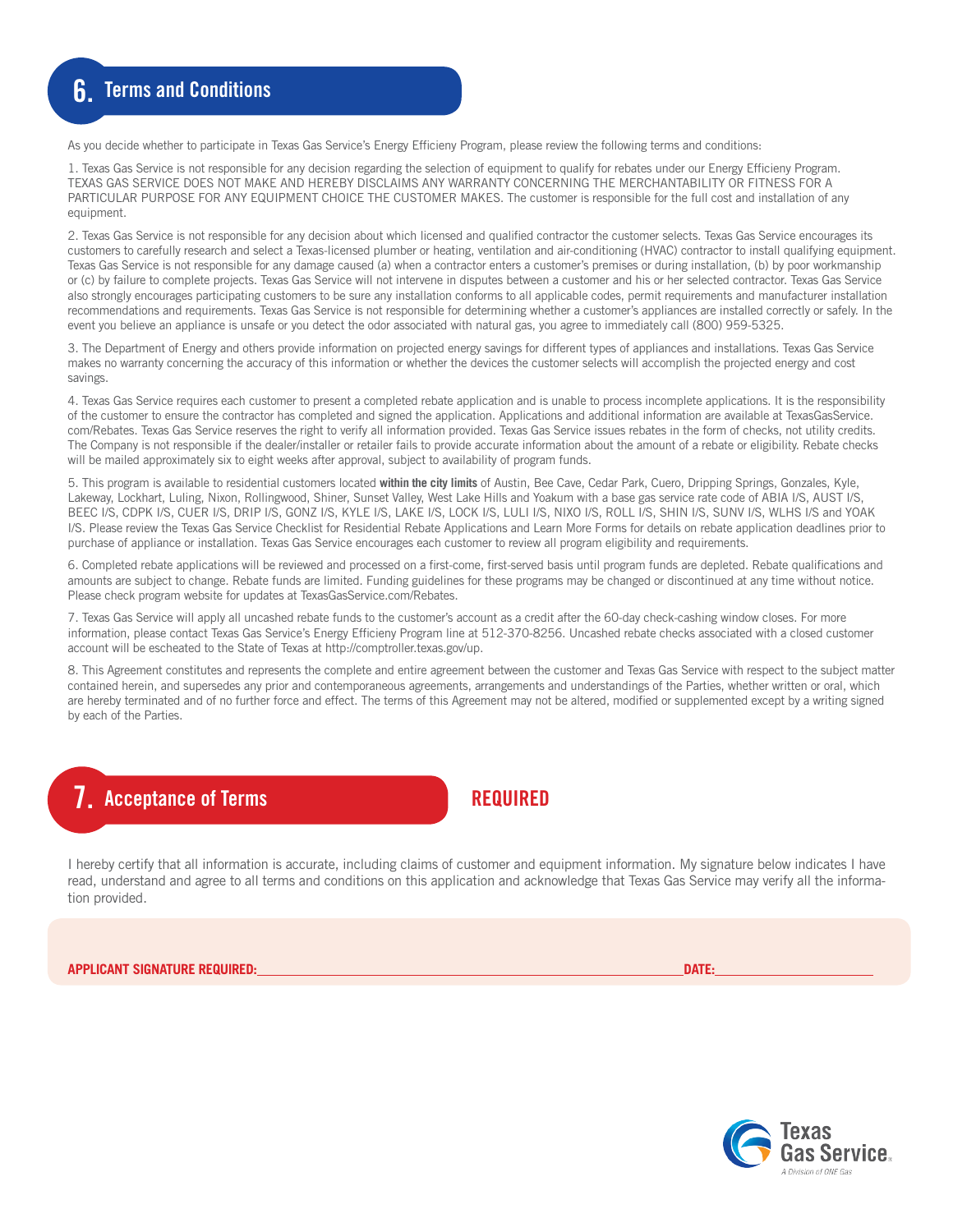# 26-POINT FURNACE TUNE-UP CHECKLIST



| <b>TASK</b>                                                               | <b>RATIONALE</b>                                                                                                                                                                                                                                                                                                                                                                             | <b>PASS</b> | <b>FAIL</b> | <b>COMMENTS</b> |
|---------------------------------------------------------------------------|----------------------------------------------------------------------------------------------------------------------------------------------------------------------------------------------------------------------------------------------------------------------------------------------------------------------------------------------------------------------------------------------|-------------|-------------|-----------------|
| 1. Clean and Check<br><b>Natural Gas Burners</b>                          | To ensure smooth ignition, burner flames are observed<br>for proper height, color and alignment of burning.                                                                                                                                                                                                                                                                                  |             |             |                 |
| 2. Clean and Check<br>Pilot and Pilot Tube<br>(If applicable)             | The pilot flame needs to be checked to make sure<br>that it is not abnormally large or small. If too large, it<br>wastes natural gas and makes the system dirty. Too small,<br>and it can affect the system start-up, causing a<br>no-heat condition.                                                                                                                                        |             |             |                 |
| 3. Check Flame Baffle<br>(Or ribbons)                                     | The flame baffle or ribbon spreads the flame evenly<br>across the entire heat exchanger length. If misaligned,<br>plugged with rust and dirt, or cracked, it improperly<br>spreads the flame, creating hot spots in the heat<br>exchanger, which can cause sooting, or even cracks<br>in the metal. It also takes longer to heat the home<br>because it takes longer to heat up the furnace. |             |             |                 |
| 4. Set Manifold Natural<br><b>Gas Pressure</b>                            | Proper pressure is required to control fuel input to the<br>furnace burners. If too low, the safety equipment does<br>not operate properly, and it also takes too long to heat<br>the home. If too high, it can damage the equipment.                                                                                                                                                        |             |             |                 |
| 5. Check Gas Input                                                        | The natural gas utility company attempts to<br>regulate the pressure of natural gas coming into the<br>natural gas valve, but pressures fluctuate and the level<br>needs to be checked periodically.                                                                                                                                                                                         |             |             |                 |
| 6. Set Burner Air<br>Adjustment                                           | It is important to precisely mix air and natural gas before<br>igniting it. If the mixture is too heavy, it creates a poor<br>burning situation and could create carbon monoxide.                                                                                                                                                                                                            |             |             |                 |
| 7. Check Fan Control                                                      | Through normal usage, the fan control can get out of<br>mechanical adjustment by as much as 30 degrees.<br>Check to assure that the fan comes on and goes off at<br>predetermined temperatures in order to deliver the proper<br>temperature of air into the home.                                                                                                                           |             |             |                 |
| 8. Inspect Natural Gas<br>Valve and Piping                                | Check the natural gas valve and piping for visual signs of<br>corrosion and leaks. Listen for abnormal noises such as<br>chattering and gas flow restriction. Also check for the<br>odor of leaking gas.                                                                                                                                                                                     |             |             |                 |
| 9. Check Pilot Safety,<br>Thermocouple,<br>Spark Ignition                 | This safety device senses the loss of pilot flame and<br>shuts down the main burners so that natural gas is<br>not coming into the home without some way of<br>igniting it properly.                                                                                                                                                                                                         |             |             |                 |
| 10. Inspect Combustion<br>Chamber                                         | To assure proper fuel combustion and avoid the<br>possibility of creating carbon monoxide in the house,<br>check for signs of sooting, cracks and deformity<br>within the combustion chamber.                                                                                                                                                                                                |             |             |                 |
| 11. Check Temperature<br><b>Rise</b>                                      | By checking the actual degrees of temperature rise through-<br>out your system, the technician can determine<br>if the furnace is heating the home like it is supposed to<br>be heated. If the temperature rise is too high, it causes<br>the furnace to bump the high-limit switch and can<br>stress the heat exchanger. If too low, condensation<br>could form rust in the furnace.        |             |             |                 |
| 12. Check Blower Motor<br>(Belt and wires, if applicable)                 | Proper maintenance, adjustment, alignment and<br>cleanliness of the blower and components are<br>necessary for adequate airflow.                                                                                                                                                                                                                                                             |             |             |                 |
| 13. Lubricate Blower<br>and Bearings (Some are<br>permanently lubricated) | Lubrication of the blower in the furnace reduces friction.<br>Thus, the blower will operate both more quietly and<br>inexpensively. It will also extend the blower's life by<br>keeping it running cooler.                                                                                                                                                                                   |             |             |                 |